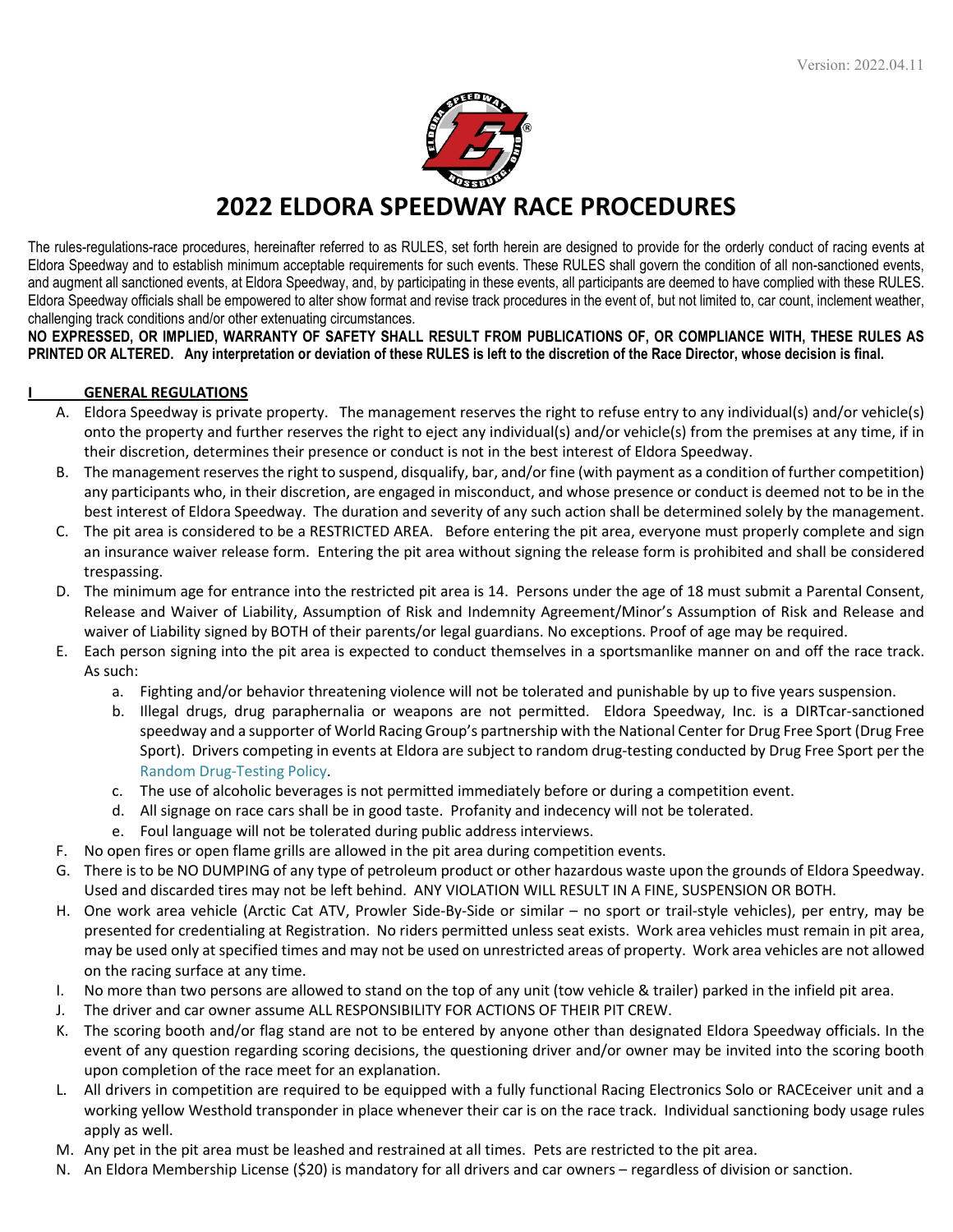# **II. RACE PROCEDURES**

- A. The minimum age for any driver in competition shall be 16 as of the day of competition. Proof of age may be required.
- B. For safety reasons, at any time during the racing calendar, Eldora may require a participant to undergo a physical, psychological or substance examination by designated medical professionals at the participant's expense.
- C. The interpretation of rules pertaining to race procedure or scoring positions by Eldora Speedway officials shall be final.
- D. PILL DRAW: Unless otherwise announced, the pill draw, for heat race line-up purposes and/or time trial order, will take place in the pit area at the registration window. Any team member can draw the pill. On 'regular' events the pill draw will end promptly one-half hour before the scheduled warm-up time; cars arriving after that point will be lined up 'scratch' in a heat race. In the event that time trials are used, the time trial order will be derived from the pill draw. Once a pill number is drawn and the driver is declared, any changes in that car/driver combination will result in enforcement of **Rules II-K & AA**. Back up cars are not permitted. A driver may be entered in only one car per division.
- E. DRIVER MEETINGS: When driver meetings are scheduled, attendance by all drivers, *and one crew member*, is mandatory. Roll call may be made and failure to attend will result in the loss of pill drawn.
- F. All cars are subject to random technical, safety inspections and/or weight checks at any time during a competition event. Failure to abide will result in admittance of guilt and disqualification from that event.
- G. SCALES: The number of cars to be scaled nightly will be announced at the driver meeting and/or at the line-up board. Crew members are not permitted inside the scale area fence. At the scales, the car must pull directly on to the scales. The figure shown is the official weight for that car. If minimum weight is not met/displayed, car can pull forward and then back on scales one more time. If, at the scales, the car fails to meet the minimum weight restriction, the following penalties apply.
	- 1. Time Trials: The car forfeits the earned time trial and must start 'scratch' in a heat race.
	- 2. Heat Race: Car is disqualified from that event, but remains eligible for the B-Main and start 'scratch'.
	- 3. B-Main: Car is disqualified from that event and forfeits all money and transfer positions earned.
	- 4. A-Main: Car is disqualified from that event and forfeits all money and positions earned.
- H. LINE-UPS: Once determined, the line-ups and event order will be posted at the designated area(s). It will be the team's responsibility to be aware of the line-up and event order. All cars must run in their event(s) as posted; they may not switch events or tag another event if they miss their scheduled event(s).
- I. STAGING: Unless announced otherwise, all divisions will be pre-staged within their respective pit area. Once the pre-staged cars are moved to the push-off lane and properly lined-up, late-comers must start at the tail. In the event that a car is missing during the line-up process, the entire row is moved forward, **we do not criss-cross at any time.** Sprint cars are allowed one push-off. Unless stopped for safety reasons, if a second push-off is required, the car will be relocated to the rear of the starting field. Cars are to enter the race track in proper alignment and may not hot lap.
- J. ALTERNATES: It will be the responsibility of any eligible alternates to be near the staging area and ready to go if needed. The pit steward will signal the alternate if a position needs to be filled, and the alternate must move immediately to the tail of the field. An event will not be held up to allow for an alternate car to enter the race. Once the initial green flag is dropped on an event, the field is considered to be set and no additional cars can move into the starting field.
- K. DRIVER CHANGES: Driver changes are permitted into a car that has been properly registered for the race meet and has seen track time, as scheduled. The new car and driver combination must start scratch in the event that the change took place, but will retain all positions earned from that point forward.
- L. PACE VEHICLE: Unless directed by the Race Director over the Racing Electronics Solo or RACEceiver, any driver that passes the pace vehicle on the track will be fined \$50 and sent to the rear of the starting field.
- M. RACE STARTS: When the yellow caution lights are turned off, the green flag will be displayed that lap. The 'acceleration area' will be detailed in the driver meeting. The race leader must start the race within this designated area. When accelerating, the green light/flag will be displayed and the race is considered underway. Any attempt by the leader to start the race outside of the 'acceleration area' will be considered a jump. Cars passing before this point, or dropping out of line to 'slingshot' will be considered to have jumped. Any car involved in a jump will be penalized two positions on the next restart or at the finish, whichever comes first. The original green flag must be taken on the track to score and earn prize money in any event. All green flags must be taken on track at the start/finish line. The only entrance to the racing surface, at any time, is the push-off lane at the turn-one entrance.
- N. RACE RE-STARTS: When the yellow caution lights are turned off, the green flag will be displayed that lap. Double-file restarts will be used for all divisions, unless announced differently by the Race Director over the Racing Electronics Solo or RACEceiver. The split yellow scoring stops on the radio call to the drivers, not the flag or the Whelen Safety Lights. Cars will first line-up single file in the following manner: all cars that were scored under green flag conditions will hold that scored position, with all other cars not involved lining up according to their last completed green flag scored lap. This partial lap will count toward the event's total number of laps. Involved and lapped cars will be moved to the tail on all restarts in the order of their scored laps. Once in proper order per radio instructions, leader will be asked to choose inside or outside and then everyone will fall into position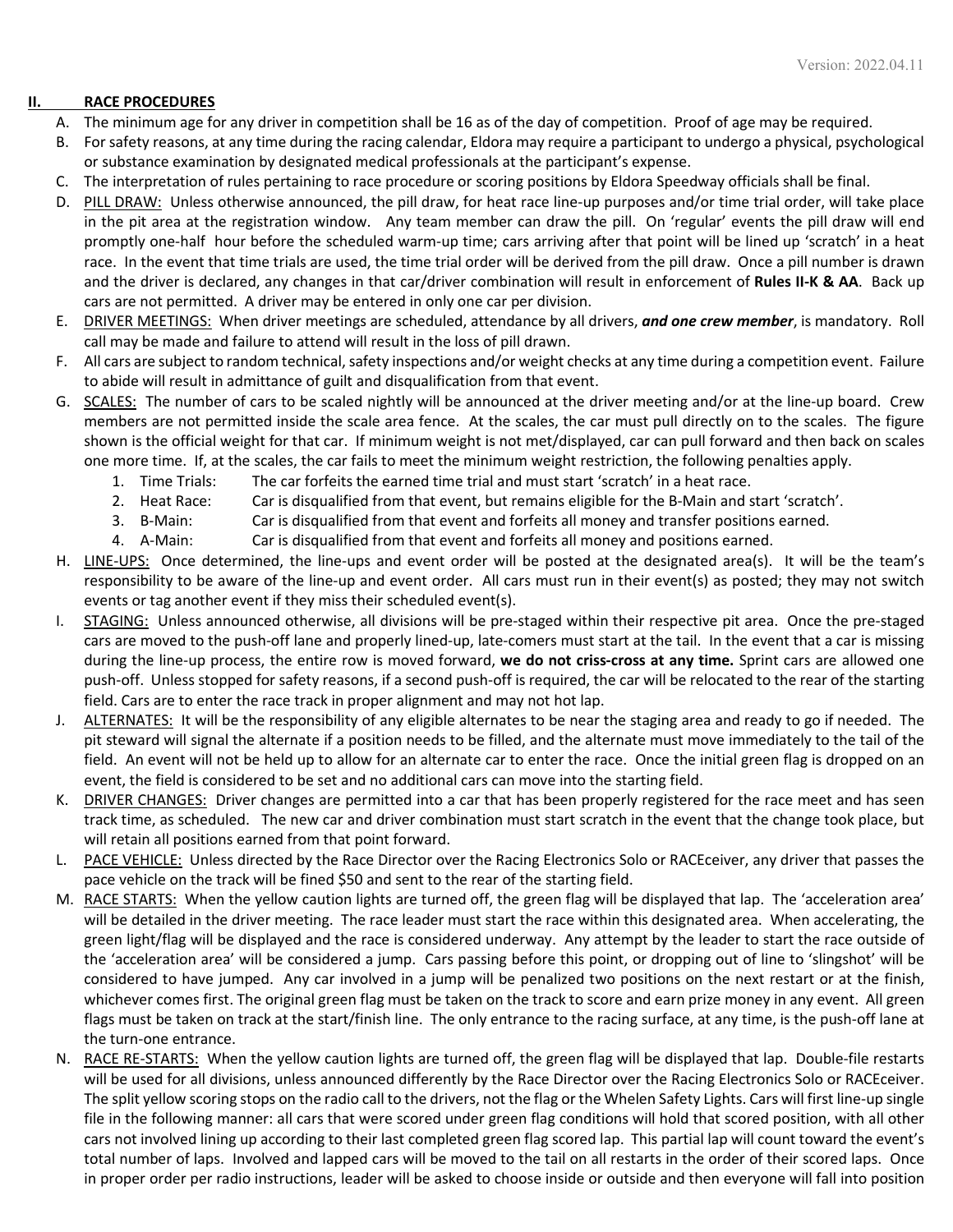successively. All cars are to be double-file and nose-to-tail. The leader (whether inside or outside) starts the race within the 'acceleration area'. One double-file restart attempt per incident. After that it will be a single-file restart. No lagging back to sling-shot.

- O. Any car(s) that stop on the race track to cause a YELLOW FLAG will be sent to the rear of the field on the re-start, but ahead of lapped cars if on the same lap as the leader. If debris causes the yellow flag situation, and the offending car(s) can be identified, it (they) must re-start at the tail. *Cars involved in two yellow flag situations in preliminary events and three yellow flag situations in feature events will be sent to the pit area.* The first lap is not a complete restart; cars involved in a yellow or red flag situation will be sent to the rear and the starting line-up moved forward, with no criss-crossing. Any car(s) intentionally causing a yellow flag situation may be disqualified from that event. Watch for safety vehicles/workers during yellow flag periods.
- P. When the RED FLAG and red corner lights appear, all cars are to stop as safely and quickly as possible to allow for emergency vehicles to get to the cause of the red flag situation. Cars determined to have been involved in the red flag incident will be realigned to the rear of the field in the order they were running on the last previously scored lap, but ahead of lapped cars if on the same lap as the leader. Track officials will determine and signal if it is an 'open' or 'closed' red period. If it is closed, no work may be done to the cars and no pit crew members are allowed on the racing surface. If it is open, pit crew members are allowed to work on their cars, but may not change tires. All crew members must return to their pits when signaled. Failure to immediately return or holding up the restart will result in the affected car(s) to be realigned to the rear of the field, behind the cars that were involved in the red flag situation. Any car entering the pit area during the red flag situation must re-start at the tail. Cars in the pit area may return ONLY through the turn one entrance point and ONLY under the direction of the turn one pit steward.
- Q. The BLACK FLAG is a consultation flag. When received, the affected car(s) must pull immediately into the infield and report to the pit steward for an explanation. Unless an infraction is detected, the car(s) may return to its(their) proper position.
- R. A race is considered complete when the leader crosses the finish line and receives the CHECKERED FLAG to become the winner. If there is a yellow or red flag situation after the leader crosses the finish line and receives the checkered flag, the race is scored and paid in the same manner as a yellow or red flag realignment.
- S. Eldora officials will use any available data, including the transponder lap recording device, photography and undisputed video position in the judgment of Eldora Timing and Scoring to determine the first car to break the plane of the finish line as designated on the inside and outside walls.
- T. All races must be completed in a 'green-white-checker' finish. This means if the race is slowed or stopped on the WHITE FLAG lap prior to the leader receiving the checkered flag, that race will be restarted and run for two consecutive laps before completion. Under certain conditions, at the discretion of the Race Director, a one-lap 'white-checker' finish is allowable and will be announced over the one-way radio.
- U. When entering the pit area, drivers are to do so slowly and safely: in the announced direction. Any cars entering the pit area in an unsafe or erratic manner will be subject to a misconduct penalty at the discretion of track officials.
- V. Unless announced otherwise, cars entering the pit area during heat races will not be allowed to return. In feature events, cars may return to the event via the turn 1 driveway only; under the direction of the pit steward. If laps are completed while the car is in the pit area, it will not be scored in those laps.
- W. Track officials are not permitted to assist with any *damage* or *repairs* to a car, EIRI for safety issues.
- X. Time limits (one minute per scheduled lap of event) may be placed upon all events, at the discretion of the Eldora Speedway officials.
- Y. Any race that is scored half-way or beyond and is cancelled due to weather, act of nature or any situation that is beyond the control of the Eldora Speedway officials, is considered to be completed and will be paid according to the last fully scored lap.
- Z. All positions are earned by the car, not the driver. If there is a change of drivers, that car must start to the tail of the affected event. Any positions earned are then kept. Driver changes may not be permitted during a race.
- AA. The official finishes from the race meet will be posted at the draw station as soon after the completion of the event as possible. Any scoring issues must be addressed within 15 minutes of the posting time as indicated on the result sheet. All race winnings earned by a driver will be paid and assigned to the entity and Tax ID number shown on the W-9 or W-8BEN. Payment will be by check and mailed from the Eldora Speedway offices the week following the event. Driver and owner are responsible for their own arrangements for earned prize money distribution.